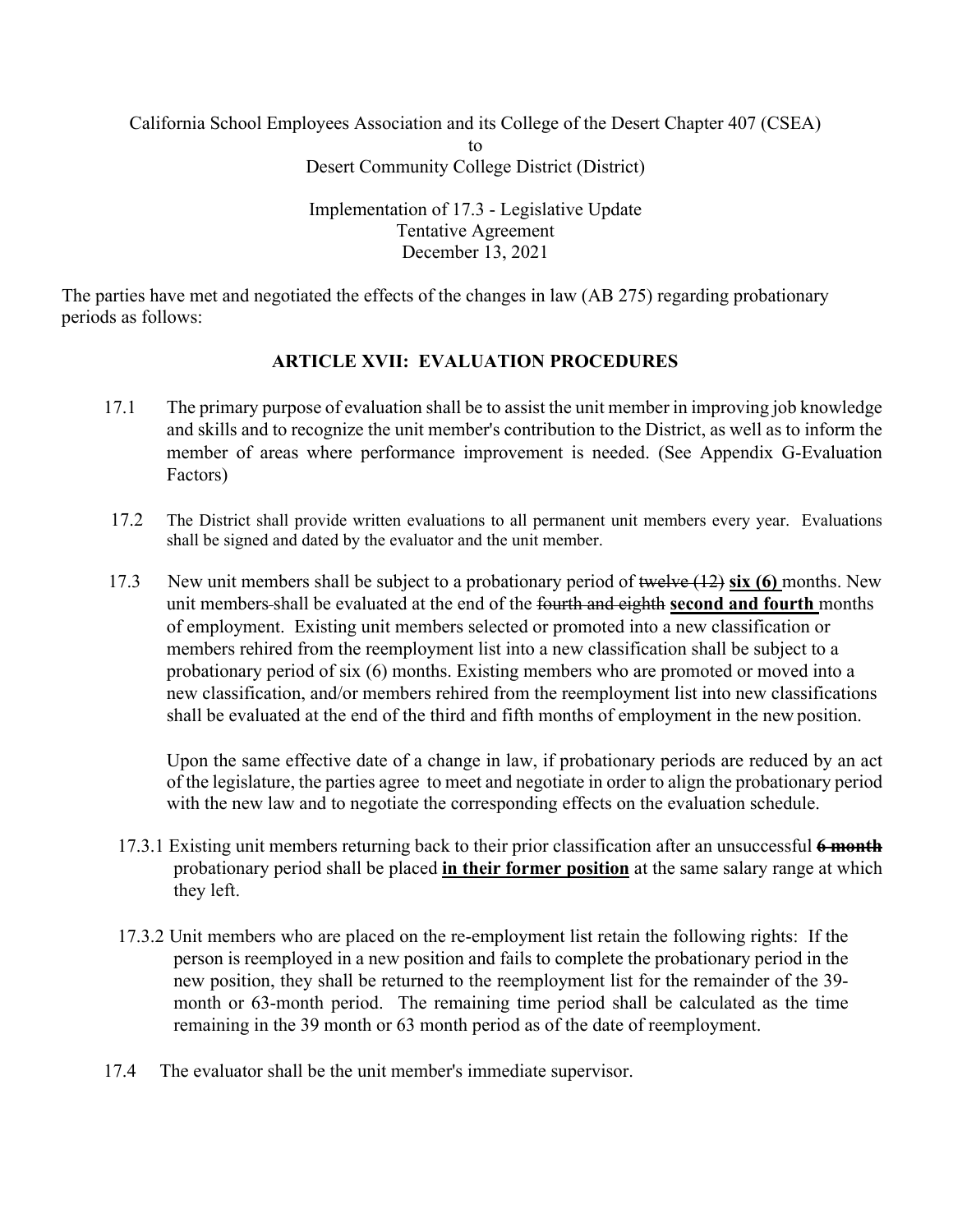- 17.5 The unit member shall complete the self-evaluation prior to meeting with the supervisor.
- 17.6 The evaluator shall meet with the unit member to discuss the unit member's written evaluation. Said meeting shall include only the evaluator and the unit member. The unit member must sign the evaluation signifying only that the unit member has read the document. The unit member shall be provided the opportunity of attaching a written response within ten (10) working days which shall become part of the permanent record. The unit member may request and receive an opportunity to meet with the unit member's supervisor and the appropriate Administrator to discuss any components of the evaluation.
- 17.7 Evaluation shall include specific recommendations for improvement including objectives and timelines.
- 17.8 Only the evaluation procedure, not the contents of the evaluation shall be subject to the grievance procedure.
- 17.9 Unit members on an extended leave shall have their evaluation date correspondingly extended to reflect the leave. For probationary employees, the extension will be the amount of time the employee is on leave, but no more than three (3) months. For permanent employees, the new evaluation date will be based on the amount of calendar days in which the permanent employee was on leave.

## **This agreement is subject to the approval process of both parties.**

Keith Prouty 11<br>[Keith Prouty II](https://na1.documents.adobe.com/verifier?tx=CBJCHBCAABAA5RprVmK7lfIajIlSmChe_WMoNBWs1b_4) (Dec 13, 2021 18:38 PST)

Keith Prouty II, 407 Chapter President

 $\frac{1}{\sqrt{1-\frac{1}{2}}}\frac{1}{\sqrt{1-\frac{1}{2}}}$ 

Michael Harlow, Negotiator **Date** 

For CSEA For the District

Keith Prouty II (Dec 13, 2021 18:38 PST) Mark J. Zacovic (Dec 15, 2021 11:18 PST) Mark J. Zacovic

> Dr. Mark Zacovic Interim Vice President, Human Resources

 $\overline{\phantom{a}}$ 

Jim Lilly, Negotiator Terri Wilson, Interim Director, Human Resources

 $M/$ ell $\angle$  Dec 15, 2021